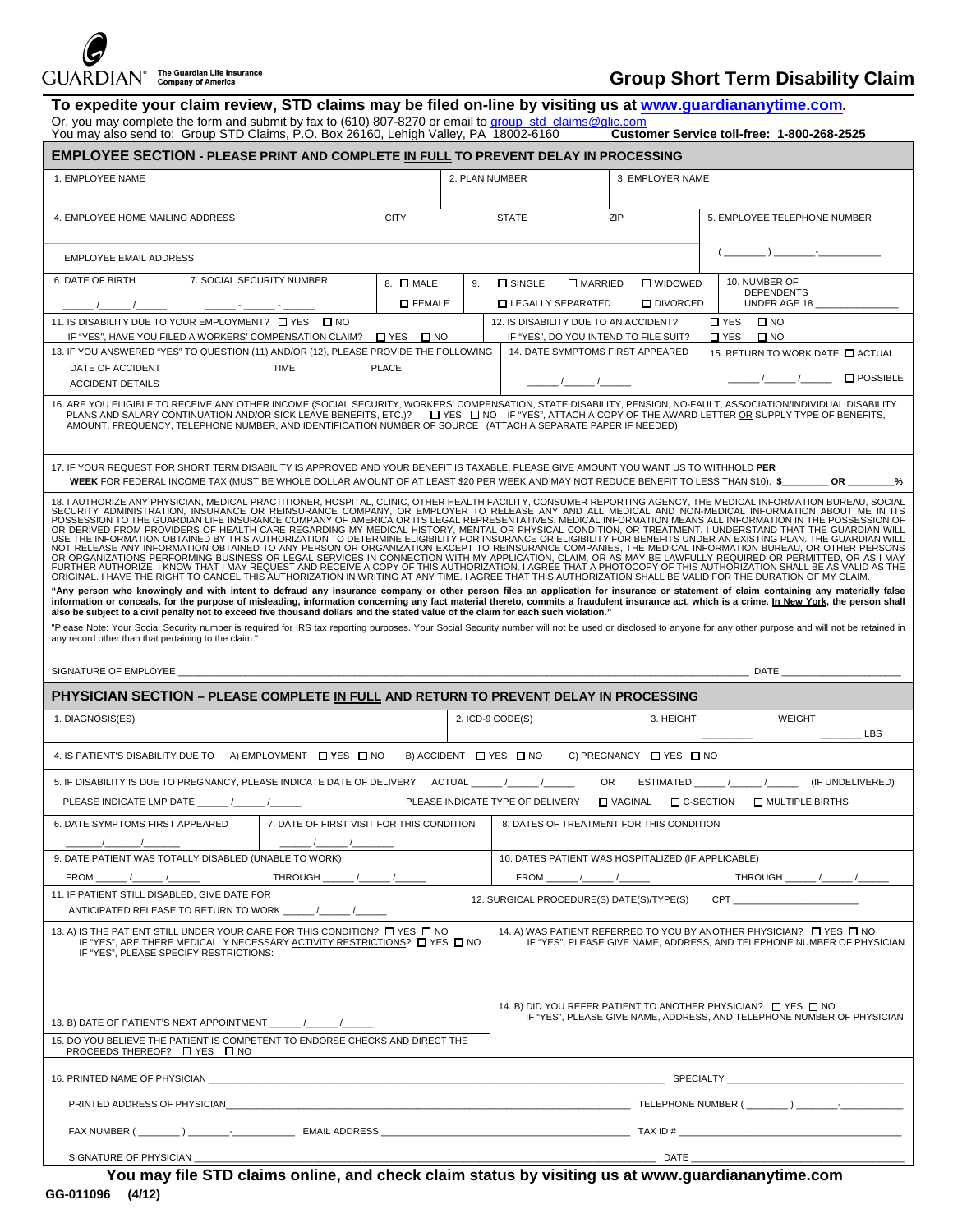|                                                                                                                             |                     |                                                              | EMPLOYER SECTION - PLEASE PRINT AND COMPLETE IN FULL (QUESTIONS 1-24) TO PREVENT DELAY IN PROCESSING                                                                                                                                                                   |                                               |                 |                                                                                     |          |                                                        |                                                                                                                               |                  |                                                      |                                               |  |
|-----------------------------------------------------------------------------------------------------------------------------|---------------------|--------------------------------------------------------------|------------------------------------------------------------------------------------------------------------------------------------------------------------------------------------------------------------------------------------------------------------------------|-----------------------------------------------|-----------------|-------------------------------------------------------------------------------------|----------|--------------------------------------------------------|-------------------------------------------------------------------------------------------------------------------------------|------------------|------------------------------------------------------|-----------------------------------------------|--|
| 1. EMPLOYER NAME                                                                                                            |                     |                                                              |                                                                                                                                                                                                                                                                        |                                               |                 |                                                                                     |          |                                                        | 2. PLAN NUMBER                                                                                                                |                  |                                                      |                                               |  |
|                                                                                                                             | 3. EMPLOYER ADDRESS |                                                              |                                                                                                                                                                                                                                                                        |                                               |                 | <b>CITY</b>                                                                         |          |                                                        | <b>STATE</b><br>ZIP                                                                                                           |                  |                                                      |                                               |  |
| 4. IF BRANCH OR AFFILIATE, PLEASE                                                                                           |                     | PROVIDE NAME OF PARENT COMPANY                               |                                                                                                                                                                                                                                                                        |                                               |                 |                                                                                     |          |                                                        | 5. EMPLOYER SOCIAL<br>SECURITY OR TAX ID                                                                                      |                  |                                                      |                                               |  |
| 6. EMPLOYEE NAME                                                                                                            |                     |                                                              |                                                                                                                                                                                                                                                                        |                                               |                 | 7. EMPLOYEE SOCIAL                                                                  |          |                                                        | 8. EMPLOYEE                                                                                                                   |                  |                                                      |                                               |  |
|                                                                                                                             |                     |                                                              |                                                                                                                                                                                                                                                                        |                                               |                 |                                                                                     |          |                                                        | DATE OF BIRTH / /                                                                                                             |                  |                                                      |                                               |  |
| 9. EMPLOYEE JOB TITLE                                                                                                       |                     |                                                              |                                                                                                                                                                                                                                                                        | 10. DATE OF EMPLOYMENT<br>_ /___<br>__ /_     |                 |                                                                                     |          | 11. DATE EMPLOYEE EFFECTIVE FOR STD<br>CLASS<br>_ /___ |                                                                                                                               |                  | 12. EMPLOYEE INSURANCE                               |                                               |  |
| 13. ACTUAL LAST DAY WORKED                                                                                                  |                     | <b>HRS</b>                                                   | 14. NORMAL WORK SCHEDULE:                                                                                                                                                                                                                                              |                                               | <b>MON</b><br>0 | <b>TUES</b><br>□                                                                    | WED<br>□ | <b>THURS</b>                                           | <b>FRI</b><br>SAT<br>□                                                                                                        | <b>SUN</b><br>D. |                                                      | <b>HOURS/WEEK</b><br><b>HOURS/DAY</b>         |  |
| 15. DATE EMPLOYEE TERMINATED<br>$\sqrt{1}$                                                                                  |                     |                                                              | 16. REASON FOR LEAVING WORK: □ DISABILITY □ RESIGNED □ TERMINATED □ LAYOFF □ LEAVE OF ABSENCE □ RETIRED                                                                                                                                                                |                                               |                 |                                                                                     |          |                                                        |                                                                                                                               |                  |                                                      |                                               |  |
|                                                                                                                             |                     |                                                              | 17. CAN THE EMPLOYEE'S JOB BE MODIFIED TO ALLOW FOR RETURN TO WORK?                                                                                                                                                                                                    |                                               |                 |                                                                                     |          |                                                        |                                                                                                                               |                  | <b>T</b> PART TIME                                   |                                               |  |
|                                                                                                                             |                     | $\Box$ YES $\Box$ NO $\Box$ MAYBE, DEPENDING ON RESTRICTIONS |                                                                                                                                                                                                                                                                        |                                               |                 | 18. DATE EMPLOYEE RETURNED TO WORK<br><b>T</b> FULL TIME<br>$\frac{1}{\sqrt{2\pi}}$ |          |                                                        |                                                                                                                               |                  |                                                      |                                               |  |
|                                                                                                                             |                     |                                                              |                                                                                                                                                                                                                                                                        |                                               |                 |                                                                                     |          |                                                        | □ HOURLY                                                                                                                      |                  |                                                      |                                               |  |
| <b>D</b> BI-WEEKLY<br>19. SALARY - PLEASE PROVIDE:<br>$\square$ WEEKLY<br>□ SEMI-MONTHLY □ MONTHLY □ YEARLY                 |                     |                                                              |                                                                                                                                                                                                                                                                        |                                               |                 |                                                                                     |          |                                                        |                                                                                                                               |                  |                                                      |                                               |  |
| EMPLOYEE'S BASE SALARY (DO NOT INCLUDE BONUS, OVERTIME OR COMMISSIONS) \$____________________(PLEASE CHECK FREQUENCY ABOVE) |                     |                                                              |                                                                                                                                                                                                                                                                        |                                               |                 |                                                                                     |          |                                                        |                                                                                                                               |                  |                                                      |                                               |  |
|                                                                                                                             |                     |                                                              | EMPLOYEE'S TOTAL BONUS AND COMMISSIONS OVER LAST 24 MONTHS (IF APPLICABLE) \$                                                                                                                                                                                          |                                               |                 |                                                                                     |          |                                                        | FROM $\frac{1}{\sqrt{2}}$ / TO $\frac{1}{\sqrt{2}}$ / $\frac{1}{\sqrt{2}}$                                                    |                  |                                                      |                                               |  |
|                                                                                                                             |                     | EFFECTIVE DATE OF EMPLOYEE'S LAST SALARY CHANGE:             |                                                                                                                                                                                                                                                                        |                                               |                 |                                                                                     |          |                                                        |                                                                                                                               |                  |                                                      |                                               |  |
|                                                                                                                             |                     |                                                              | IF EARNINGS DEFINITION BASES SALARY ON PRIOR YEAR W-2. PLEASE ATTACH A COPY OF                                                                                                                                                                                         |                                               |                 |                                                                                     |          |                                                        |                                                                                                                               |                  |                                                      |                                               |  |
|                                                                                                                             |                     | INSURANCE PREMIUM? $\Box$ YES $\Box$ NO                      | 20. DOES THE EMPLOYEE CONTRIBUTE TO THE COST OF THEIR SHORT TERM DISABILITY                                                                                                                                                                                            |                                               |                 |                                                                                     |          |                                                        | 21. DO YOU HAVE ANY REASON TO BELIEVE THAT FICA WITHHOLDING SHOULD NOT BE<br>DEDUCTED FROM THE EMPLOYEE'S BENEFIT? □ YES □ NO |                  |                                                      |                                               |  |
|                                                                                                                             |                     |                                                              | IF "YES", PLEASE BE SURE TO COMPLETE THE FOLLOWING ACCURATELY AND FULLY                                                                                                                                                                                                |                                               |                 | IF "YES", PLEASE EXPLAIN                                                            |          |                                                        |                                                                                                                               |                  |                                                      |                                               |  |
|                                                                                                                             |                     |                                                              |                                                                                                                                                                                                                                                                        |                                               |                 |                                                                                     |          |                                                        |                                                                                                                               |                  |                                                      |                                               |  |
|                                                                                                                             |                     | 22. A) DID THIS DISABILITY ARISE OUT OF EMPLOYMENT?          |                                                                                                                                                                                                                                                                        | □ YES □ NO                                    |                 | IF "YES", PLEASE EXPLAIN                                                            |          |                                                        |                                                                                                                               |                  |                                                      |                                               |  |
| B) HAS A WORKERS' COMPENSATION CLAIM BEEN FILED? $\Box$ YES $\Box$ NO                                                       |                     |                                                              |                                                                                                                                                                                                                                                                        |                                               |                 |                                                                                     |          |                                                        |                                                                                                                               |                  |                                                      |                                               |  |
|                                                                                                                             |                     |                                                              | 23. I CERTIFY THAT I HAVE REVIEWED THE ABOVE INFORMATION AND THAT THE EMPLOYEE NAMED ABOVE HAS BEEN A FULL-TIME ACTIVE EMPLOYEE FOR WHOM PREMIUMS HAVE BEEN PAID.                                                                                                      |                                               |                 |                                                                                     |          |                                                        |                                                                                                                               |                  |                                                      |                                               |  |
|                                                                                                                             |                     |                                                              |                                                                                                                                                                                                                                                                        |                                               |                 |                                                                                     |          |                                                        |                                                                                                                               |                  |                                                      |                                               |  |
| PRINTED NAME OF AUTHORIZED PERSON THE RESIDENCE OF A SERIES AND THE SERIES OF A SERIES OF AUTHORIZED PERSON TITLE           |                     |                                                              |                                                                                                                                                                                                                                                                        |                                               |                 |                                                                                     |          |                                                        |                                                                                                                               |                  |                                                      |                                               |  |
|                                                                                                                             |                     |                                                              |                                                                                                                                                                                                                                                                        |                                               |                 |                                                                                     |          |                                                        |                                                                                                                               |                  |                                                      |                                               |  |
|                                                                                                                             |                     |                                                              |                                                                                                                                                                                                                                                                        |                                               |                 |                                                                                     |          |                                                        |                                                                                                                               |                  |                                                      |                                               |  |
|                                                                                                                             |                     |                                                              | 24. JOB DESCRIPTION - PLEASE HAVE THE FOLLOWING SECTION COMPLETED BY A SUPERVISOR WHO COULD BEST PROVIDE A DESCRIPTION OF THIS EMPLOYEE'S JOB DUTIES OR<br>ATTACH A COMPARABLE JOB DESCRIPTION. CHECK THE BOX THAT APPLIES FOR EACH REQUIREMENT OF THE EMPLOYEE'S JOB. |                                               |                 |                                                                                     |          |                                                        |                                                                                                                               |                  |                                                      |                                               |  |
|                                                                                                                             | <b>NEVER</b>        | <b>OCCASIONALLY</b><br>.25 - 2.5 DAILY<br><b>HRS</b>         | <b>FREQUENTLY</b><br>$2.5 - 5.5$ DAILY<br><b>HRS</b>                                                                                                                                                                                                                   | CONTINUOUSLY<br>$5.5 - 8$ DAILY<br><b>HRS</b> |                 |                                                                                     |          | <b>NEVER</b>                                           | <b>OCCASIONALLY</b><br>.25 - 2.5 DAILY<br><b>HRS</b>                                                                          |                  | <b>FREQUENTLY</b><br>$2.5 - 5.5$ DAILY<br><b>HRS</b> | CONTINUOUSLY<br>$5.5 - 8$ DAILY<br><b>HRS</b> |  |
| <b>SIT</b>                                                                                                                  |                     |                                                              |                                                                                                                                                                                                                                                                        |                                               |                 | WALK                                                                                |          |                                                        |                                                                                                                               |                  |                                                      |                                               |  |
| <b>STAND</b>                                                                                                                |                     |                                                              |                                                                                                                                                                                                                                                                        |                                               |                 | <b>DRIVE</b>                                                                        |          |                                                        |                                                                                                                               |                  |                                                      |                                               |  |
| LIFT/CARRY<br>INDICATE AMOUNT/FREQUENCY BELOW                                                                               |                     |                                                              |                                                                                                                                                                                                                                                                        |                                               |                 | <b>REACH ABOVE</b>                                                                  |          |                                                        |                                                                                                                               |                  |                                                      |                                               |  |
| 0-10 LBS                                                                                                                    |                     |                                                              |                                                                                                                                                                                                                                                                        |                                               |                 | BEND/STOOP                                                                          |          |                                                        |                                                                                                                               |                  |                                                      |                                               |  |
| 10-20 LBS                                                                                                                   |                     |                                                              |                                                                                                                                                                                                                                                                        |                                               |                 | USE HANDS FOR<br>INDICATE ACTIVITY/FREQUENCY BELOW                                  |          |                                                        |                                                                                                                               |                  |                                                      |                                               |  |
| 20-50 LBS                                                                                                                   |                     |                                                              |                                                                                                                                                                                                                                                                        |                                               |                 | PUSHING/PULLING                                                                     |          |                                                        |                                                                                                                               |                  |                                                      |                                               |  |
| 50-100 LBS                                                                                                                  |                     |                                                              |                                                                                                                                                                                                                                                                        |                                               |                 | FINE MANIPULATION                                                                   |          |                                                        |                                                                                                                               |                  |                                                      |                                               |  |
| OVER 100 LBS                                                                                                                |                     |                                                              |                                                                                                                                                                                                                                                                        |                                               |                 | <b>STRESS LEVEL</b>                                                                 |          | $\square$ LOW                                          | MODERATE                                                                                                                      | $\square$ HIGH   | □ VERY HIGH                                          |                                               |  |
| JOB DESCRIPTION COMPLETED BY __                                                                                             |                     |                                                              |                                                                                                                                                                                                                                                                        |                                               |                 | TITLE $\overline{\phantom{a}}$                                                      |          |                                                        |                                                                                                                               |                  | DATE_                                                |                                               |  |

**You may file STD claims online, and check claim status by visiting us at www.guardiananytime.com**